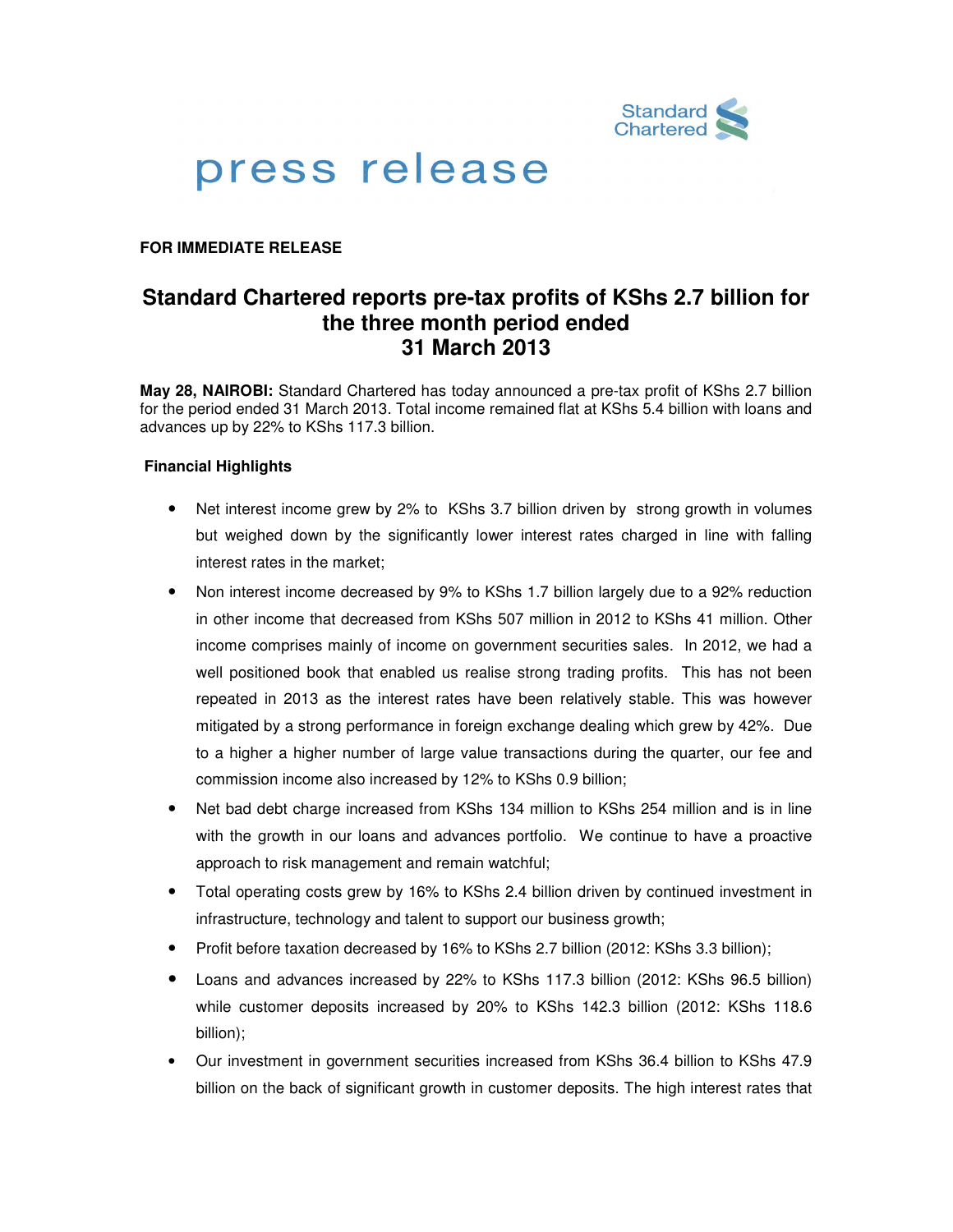prevailed for most of 2012 together with the usual notable impact of elections impacted the growth of loans and advances but we have seen good momentum in the last quarter

Non-performing loans were KShs 2.2 billion compared to KShs 1.2 billion in 2012**.** This translates to 1.9% of gross total loans compared to 1.3% in 2012. The quality of the asset book remains good and is well diversified and conservatively positioned. Wholesale Banking loans continue to remain well diversified and largely short tenor. The consumer book is predominantly secured and we have selectively grown our unsecured portfolio.

Richard Etemesi, Managing Director and Chief Executive Officer, Standard Chartered, said:

"Although the quarter has been slow we have seen momentum pick up compared to Q4 of 2012 with revenues up by KShs 0.6 billion. Our costs are also 5% higher than what we achieved in Q4 of 2012 as our key investments last year were made in the second half. We remain confident in the outlook for the business as we expect this business momentum to pick pace especially as the uncertainties around the elections are now behind us. The business continues to demonstrate underlying strength and diversity and with the economic outlook brightening. Real GDP expanded from 4.4% in 2011 to 4.6% in 2012 and there is positive sentiment in 2013 for GDP growth to be bweteen 5.0% and 5.5%. We will continue to look for opportunities and take advantage of these to build and grow our business. The Bank is in great shape, has good momentum, and is well positioned for the future."

#### **Note to Editors:**

#### **Standard Chartered Bank in Kenya**

Standard Chartered Bank Kenya Limited was established in 1911 with the first branch opened in Mombasa Treasury Square.

Today, 102 years later, Standard Chartered Bank is one of the leading Banks in Kenya, with an excellent franchise. It has a total of 34 branches spread across the country, 97 automated teller machines (ATMs) and 1,900 employees.

Standard Chartered Bank Kenya Limited has local shareholding of about 25%, comprising about 32,000 shareholders. It is a publicly quoted company on the Nairobi Securities Exchange since 1989.

Our capital, deposit base, and lending portfolio is reported in Kenya Shillings, and we offer a variety of local and foreign currency accounts, both deposit and loan, to our customers. We are also one of the leading lenders to the Kenyan agricultural sector.

Further underpinning its importance, Standard Chartered Bank Kenya Limited hosts the regional Shared Service Centre hub supporting the Bank's technology operations in Uganda, Tanzania, Zambia and Botswana and South Africa on a real time basis.